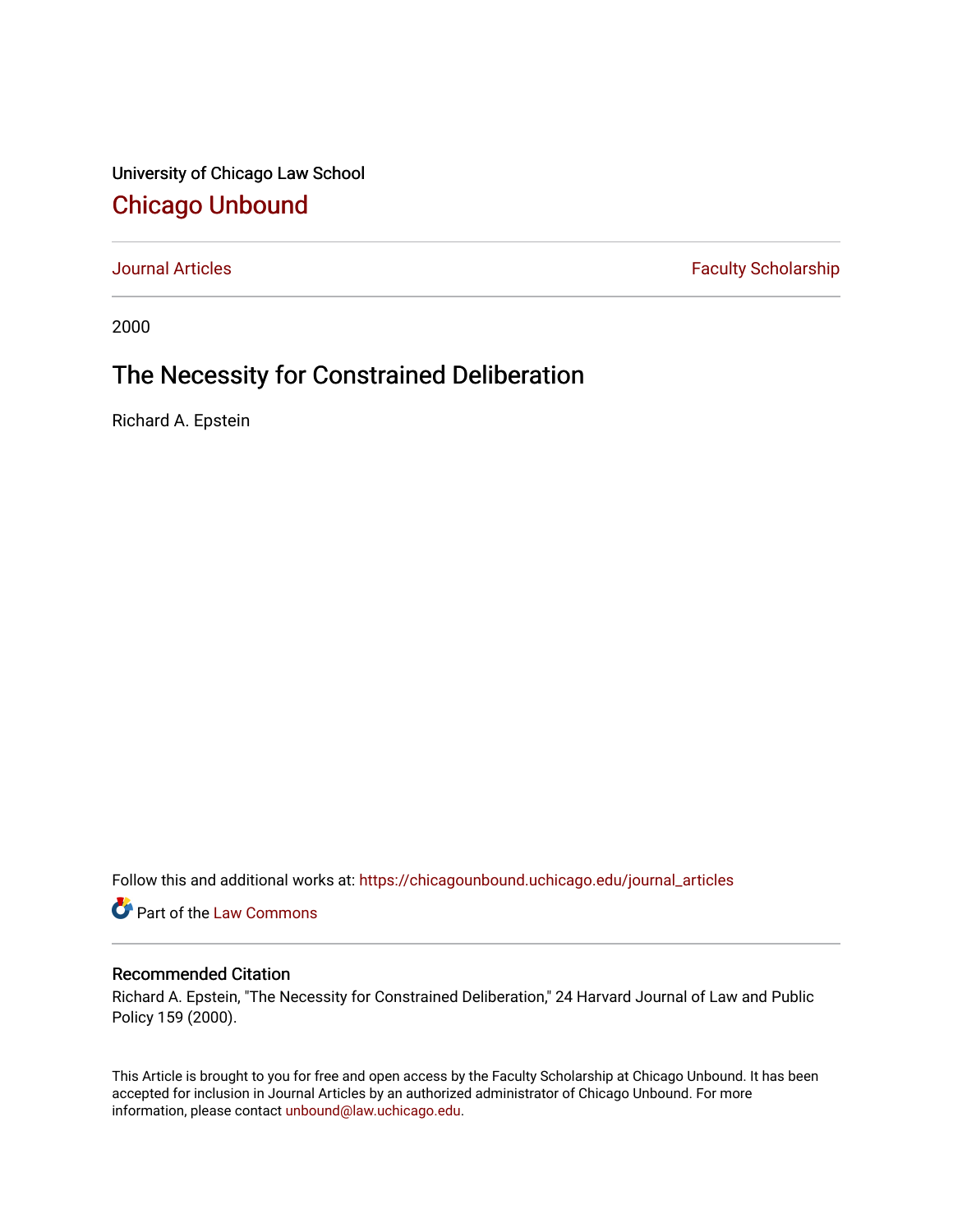## THE NECESSITY FOR **CONSTRAINED** DELIBERATION

## RICHARD A. EPSTEIN\*

The revitalization of democracy requires some fundamental structural changes in order to avoid the nightmarish scenarios that Charles Fried outlined, $<sup>1</sup>$  scenarios that might in fact, in the</sup> current political climate and constitutional regime, be enacted into law. Currently, there are serious problems with American democracy, including low participation in electoral politics and low voting rates. Indeed, these offer powerful evidence of the high levels of public cynicism about how this nation conducts itself in its collective affairs. What does this level of apparent political malaise reveal?

The answer stems from two very simple facts: first, we demand too much from our democratic institutions; and second, we fail to direct and organize political deliberation by constraining the permissible outcomes that we are able to achieve through these democratic processes. In other words, the major structural weakness of American democracy today is that it has become a pure political majoritarian machine, unconstrained and unmoored **by** any discernible constitutional principle.2 I believe that the only way in which we can revitalize and improve our level of discourse and deliberation is to change fundamentally the constitutional ground rules in which our political institutions operate.

One common prescription for improving democracy dwells

<sup>\*</sup> James Parker Hall Distinguished Service Professor of Law, The University of Chicago. This essay is a revised version of remarks delivered at the Federalist Society Nineteenth Annual Student Symposium on "Law and the Political Process" at Harvard Law School, March 3-4, 2000.

*<sup>1.</sup> See* Charles Fried, *"Revitalizing Democracy": Some Caveats,* 24 HARV. J.L. & PUB. POL'Y 155 (2000).

<sup>2.</sup> My idea of a government seeks to afford lots of protection for limited partners. Everybody seems to want to be a general partner-not me. I want to be a limited partner in a government run with weak general partners, and my right of non-participation, to some extent, is contingent upon their duty of nonparticipation, or at least limited participation, in the affairs of state.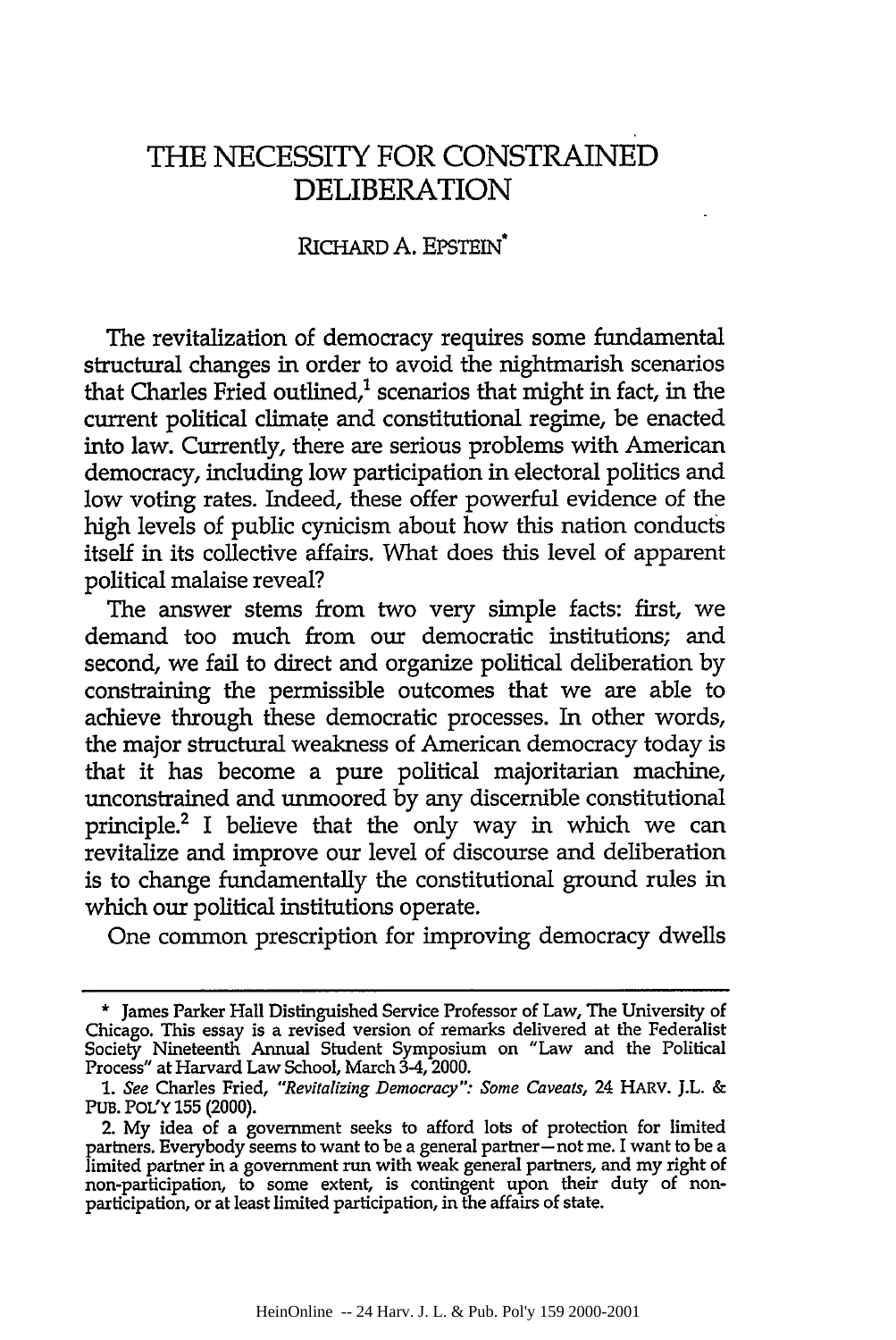on our need for more thoughtful deliberation about the common good. Yet every time I hear the clarion call for more deliberative democracy, I put my hand on my wallet. So, in this moment of disinterested reflection, I ask myself why I assume this defensive posture. The unfortunate answer is that a political democracy, as we now have it, contains no substantive limitations that define the outer boundaries of proper political deliberation.

Charles Fried talked about the brute fact that today "We the People" are entitled to regulate, for example, whether you smoke or whether you carry guns.<sup>3</sup> Additionally, it is certainly commonplace that democracy can now regulate the size of your hallway leading to your bathroom so as to make sure that it will be able to accommodate a wheelchair, $4$  and when you may visit a medical specialist under the so-called Patient's Bill of Rights.<sup>5</sup>

The last example is especially telling because it illustrates a basic transformation in political orientation. The real (1791) Bill of Rights was directed to limit the ability of political institutions to trench on private rights. The new Bill of Rights empowers the government to coerce one person to act in ways that may benefit another. This rhetorical switch allows more governmental intrusions into what used to be private space and private transactions.

To avoid this current slippage, we should think less about democracy and more about republicanism.<sup>6</sup> To make my meaning clear, I treat republicanism in a narrow, somewhat formalistic way, by which I mean *res publica*.<sup>7</sup> A sound

**<sup>3.</sup>** *See* Fried, *supra* note **1,** at 156. *See generally* RICHARD A. EPSTEIN, SIMPLE RULES FOR **A** COMPLEX WORLD **6-7** (1995) (documenting the upsurge of regulatory activity beginning in the late 1960s and continuing "unabated to the present").

*<sup>4.</sup> See, e.g.,* 42 **U.S.C.** § **12183** (requiring public accommodations and commercial facilities to provide ready access for individuals with disabilities.

*<sup>5.</sup> See, e.g.,* **S.** 1344,106th Cong. **(1999);** H.R. 2990,106th Cong. **(1999).**

*<sup>6.</sup> See* Richard **A.** Epstein, *The Republican Civic Tradition: Modern Republicanism-Or the Flight From Substance,* 97 YALE L.J. **1633,** 1634-37 (1988) (describing the evolution of republicanism) [hereinafter Epstein, *Modern Republicanism];* Richard A. Epstein, *Beyond the Rule of Law: Civic Virtue and Constitutional Structure,* 56 GEO. WASH. L. REV. 149, 162-68 (1987) (discussing generally constitutional republicanism).

<sup>7.</sup> As I have noted elsewhere, "'republican' is a compound word derived from the two Latin words, 'res' and 'publica', which loosely translated means 'affairs pertaining to the public at large.' This linguistic rendition gives a useful clue as to the proper task of a sound republican political philosophy." Epstein, *Modern*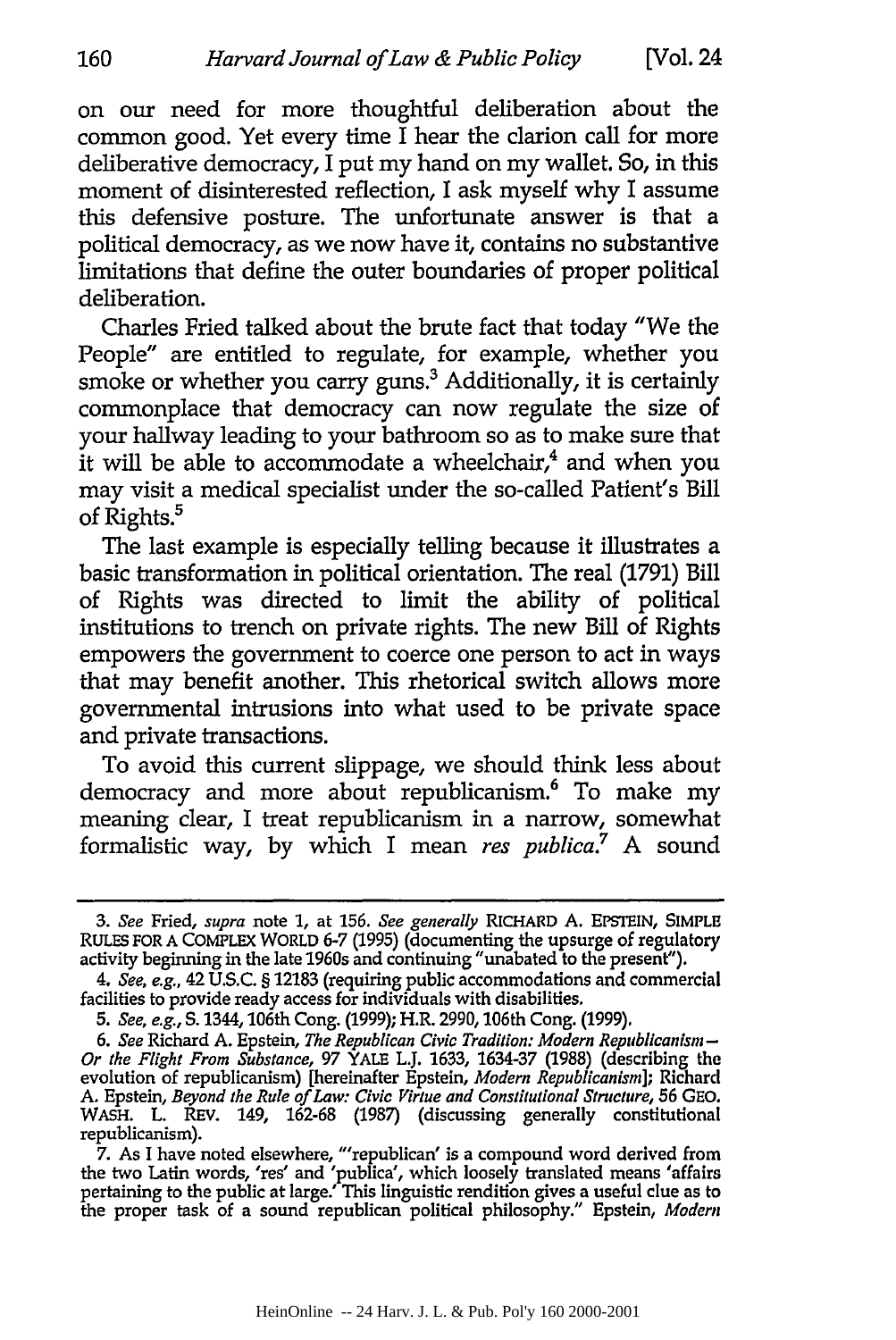constitution must make sure that public deliberation is directed towards public matters, just as the Latin suggests. It therefore becomes incumbent on us to develop a theory whereby public matters are not expanded insensibly to include whatever topic the public happens to fancy or worry about at any given time.

The point of departure for this analysis turns on the instructive concurrence between economics and politics, namely, in the technical economic definition of public goods: things that cannot be provided to one unless they are simultaneously provided to all. No matter how I examine the problem, I cannot understand how the minimum price charged for the sale of a quart of milk (which was found to be "affected with the public interest" in *Nebbia v. New York<sup>8</sup>*), or the size of my hallway in my house, or my choice of **job,** counts as a public good under any plausible rendition of that definition. **By** hewing to that economic definition in politics, we may find a way, probably the only constitutional way, to sweep the table clean so that doubters are not able to argue that it is only rank political bias or opportunism that keeps these matters out of the political domain.

The second point of concern with democracy is with the types of outcomes that it produces. In my view, Democracy is designed to overcome the various collective action<sup>9</sup> and holdout<sup>10</sup> problems that arise in providing public goods. The good social contract theorist hopes that political deliberations will yield what are commonly called win-win situations, $11$  so that everybody who participates in democracy comes out satisfied with what political deliberation has produced.<sup>12</sup>

Unfortunately, the odds of achieving win-win outcomes have been sharply reduced **by** the rapid decline in the constitutional

*Republicanism, supra* note **6,** at 1648-49.

**<sup>8. 291</sup> U.S. 502,530** (1934).

<sup>9.</sup> See RICHARD A. EPSTEIN, PRINCIPLES FOR A FREE SOCIETY: RECONCILING INDIVIDUAL LIBERTY WITH THE **COMMON GOOD** 4446 **(1998)** (describing the collective action problem).

**<sup>10.</sup>** *See* RICHARD **A.** EPSTEIN, BARGAINING WrrH THE **STATE 36-37 (1993)** (describing the holdout problem).

**<sup>11.</sup>** *See* EPSTEIN, *supra* note **9,** at **122-31** (explaining the "benefit principle" of modem social contract theory).

<sup>12.</sup> Additionally, we should be hostile to the situations in which we have winlose contests, which dissipate resources and, in the end, leave everybody worse off than before. We should try to add whatever judicial filter we can to democratic institutions in the hope of increasing the odds of nurturing win-win legislation, as opposed to win-lose legislation.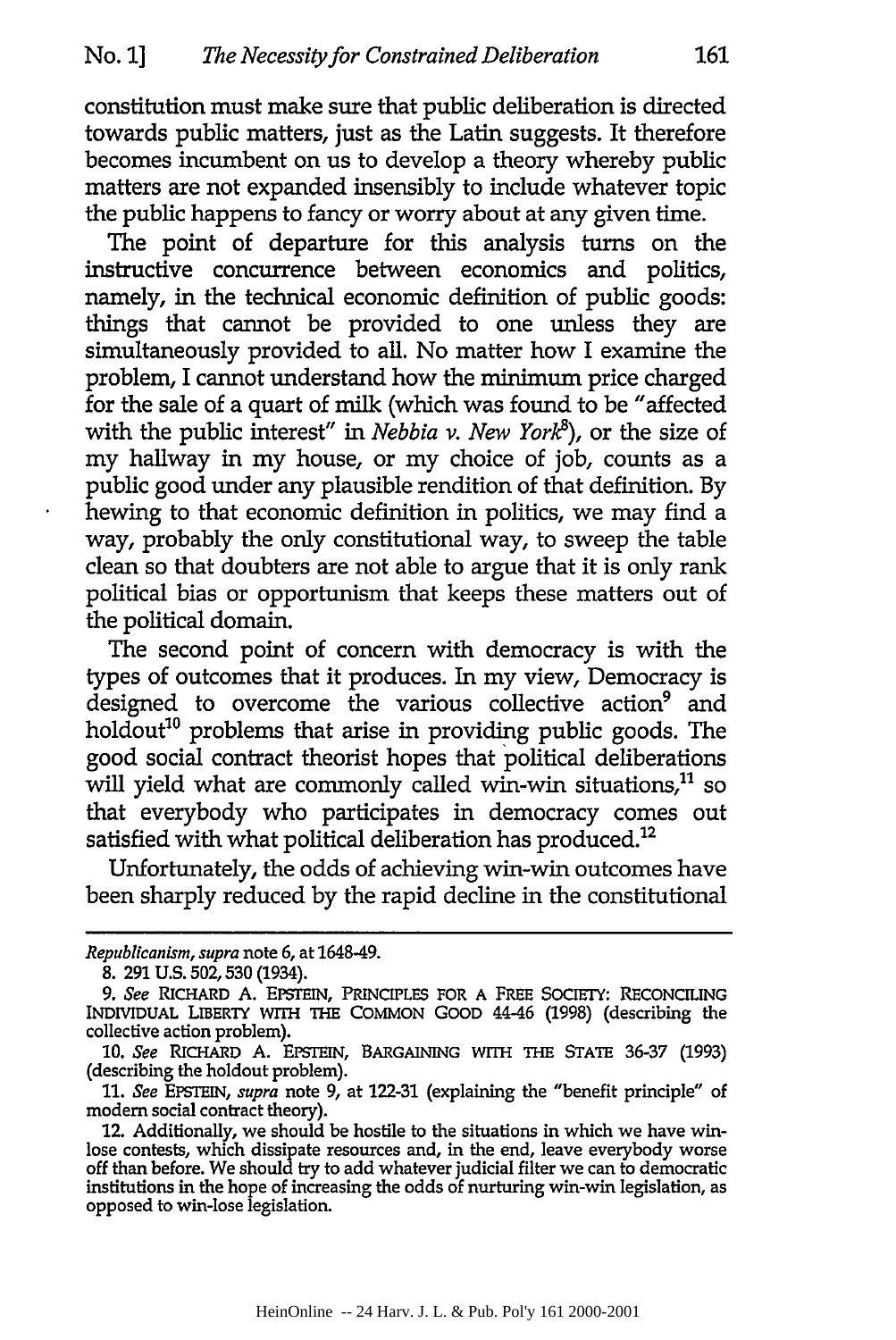protection of economic liberties and private property from state regulation. So long as these guarantees remain weak and ineffectual, we lack the necessary formal constraint on the outcomes of the political process and hence on the dysfunctional nature of much political deliberation. A uniform position of judicial restraint opens us up to democratic political abuses that are so vast that one has to retreat from them.<sup>13</sup> Under the current system the astute politician asks: "What is the minimum political coalition that  $\overline{I}$  have to put together in order to be able to steal from my fellow man?" After that, it takes little imagination to dress up the idea with some highsounding rationale that will withstand constitutional scrutiny under a malnourished rational basis test. The weak protections for property and economic liberties translate into feeble incentives for sound legislative behavior.<sup>14</sup> Ironically, this withdrawal of protection on economic matters has very odd consequences for the one set of constitutional constraints we still care about: political speech and communication under the First Amendment. Yet when property rights are weak, the robust political market makes it easier to organize corrupt political coalitions whose object is wealth transfer rather than  $\alpha$  overall social improvements.<sup>15</sup> Today, political communication need not bring everyone inside the charmed circle; rather it only facilitates communication with political allies. In one sense, the object is to form the *minimum* winning coalition before your rivals can form theirs, knowing the losers will not have a chance to recoup their losses in the judicial forum.

A previous panel on voting rights spoke at great length

**15.** As I have noted elsewhere:

162

<sup>13.</sup> *Cf.* Richard A. Epstein, *The* Cartelization of Commerce, 22 HARV. J.L. & PUB. **POL'Y 209,** 214-15 **(1998)** (recognizing that the Justices do a good **job** achieving their goal of preserving competition **by** taking an active role in enforcing the dormant Commerce Clause).

<sup>14.</sup> See **RICHARD A. EPSTEIN, FORBIDDEN** GROUNDS: THE CASE AGAINST **EMPLOYMENT** DISCRIMINATION **LAWS 116-19 (1992)** (describing the decline of economic liberties).

Unregulated political markets tend to work in very different ways from a free market. It is now possible for some political coalition to block the voluntary exchange between private parties. Special interest legislation, on this account, is any form of legislation that tends to take us further from the competitive solution. With politics, it is far more difficult to exhaust all the potential gain from trade because there are so many parties whose interests must be satisfied before agreement is reached.

Epstein, *Modern Republicanism, supra* note **6,** at 1640.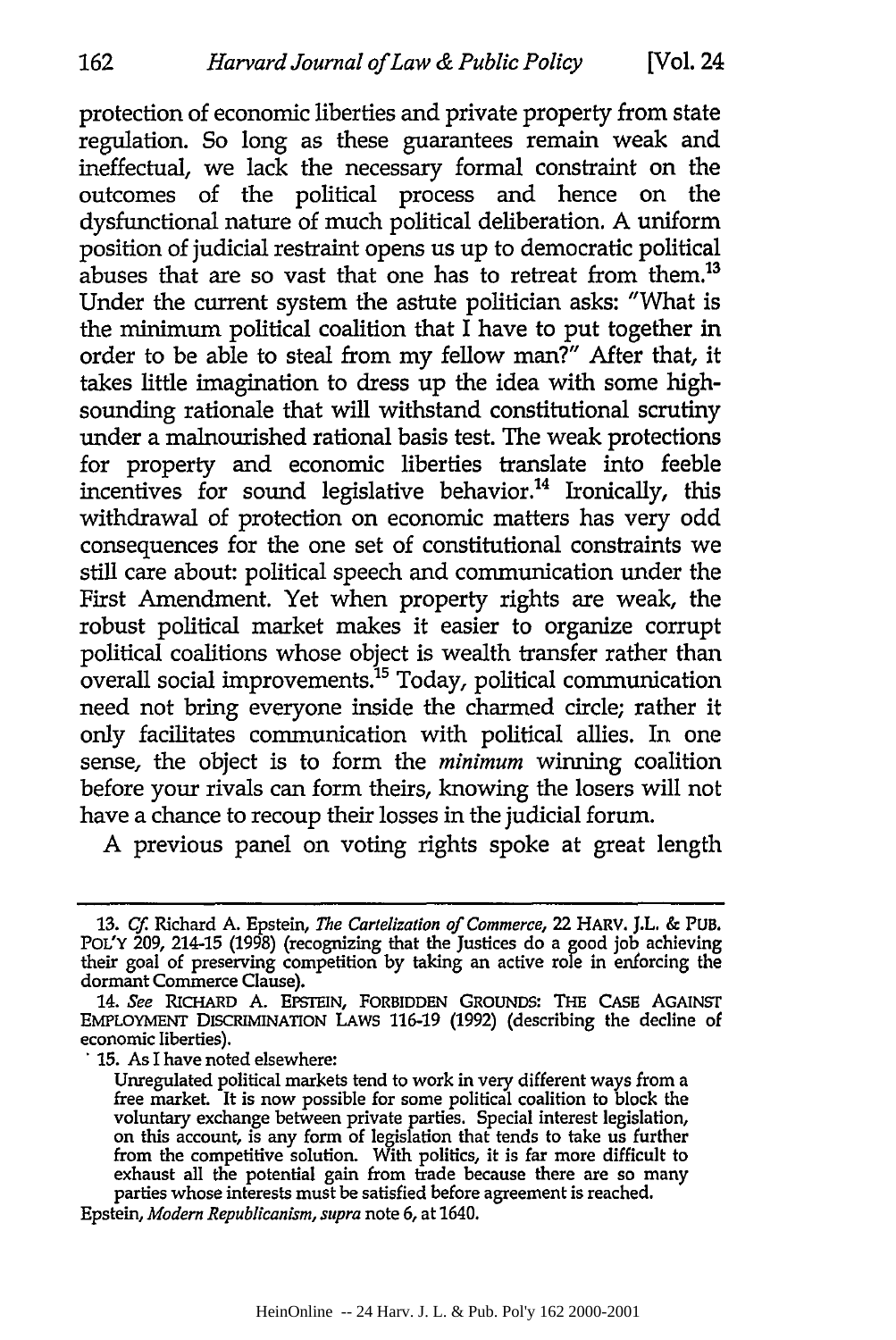about the legislative fissures associated with reapportionment and with various voting requirements.<sup>16</sup> These pressures on voting rules reveal two serious weaknesses in our current democratic structure. The first is that it allows politicians to discuss too many things, so that it distracts them from focusing on those matters that *do* require public deliberation. Every minute that is spent talking about the Family and Medical Leave  $Act<sub>1</sub><sup>17</sup>$  for example, is a minute that cannot be spent speaking about matters of life and death, peace and war, and national defense, which on any view fall within the political realm. When we speak about the side issues, we have no constraints on the types of outcomes that can be conjured up by fevered legislative majorities who think that it is their duty to determine, for example, what patients can see which medical specialists and when.

The revitalization of democracy as a source of popular respect will come only with a massive redefinition and shrinkage of its permissible ends. To reach that goal will require, at a minimum, that many judges (and legislators) who have treated *Lochner v. New York*<sup>18</sup> with suspicion or contempt rethink their positions to see why its principles could assist in promoting sound democratic institutions and deliberation.<sup>19</sup> We should try to create a political environment that is receptive to general social improvements. And **if** unregulated democracy

<sup>16.</sup> *See* Michael W. McConnell, *The Redistricting Cases: Original Mistakes and Current Consequences,* 24 HARV. J.L. & PUB. POL'Y 103 (2000); Richard H. Pildes, *Diffusion of Political Power and the Voting Rights Act,* 24 HARV. J.L. & PUB. POL'Y 119 (2000); Melissa L. Saunders, *The Dirty Little Secrets of* Shaw, 24 HARV. J.L. & PUB. POL'Y 141 (2000).

<sup>17.</sup> Family and Medical Leave Act of 1993, 29 U.S.C. §§ 2601-54 (1994). I have noted elsewhere why this Act is especially troubling:

As a matter of first principle, I cannot think of any legislation less meritorious than these laws, no matter the cubby hole in which they are placed. There is no social justification for disrupting private contractual arrangements over the question of which circumstances generate leave, with or without pay, and which do not. It may be good that people are given leave without pay after the birth of a new child or to take care of a seriously ill family member .... Yet, no matter how the issue is classified, there is no reason why any decision over leave should not be made consensually by the parties instead of coercively by the state.

Richard A. Epstein, *Externalities Everywhere? Morals and the Police Power,* 21 HARV. J.L. & PUB. POL'Y 61, 64 (1997).

<sup>18. 198</sup> U.S. 45 (1905).

<sup>19.</sup> *See generally* RICHARD A. EPSTEIN, TAKINGS: PRIVATE PROPERTY AND THE POWER OF EMINENT DOMAIN (1985) (advocating the rethinking of *Lochner).*